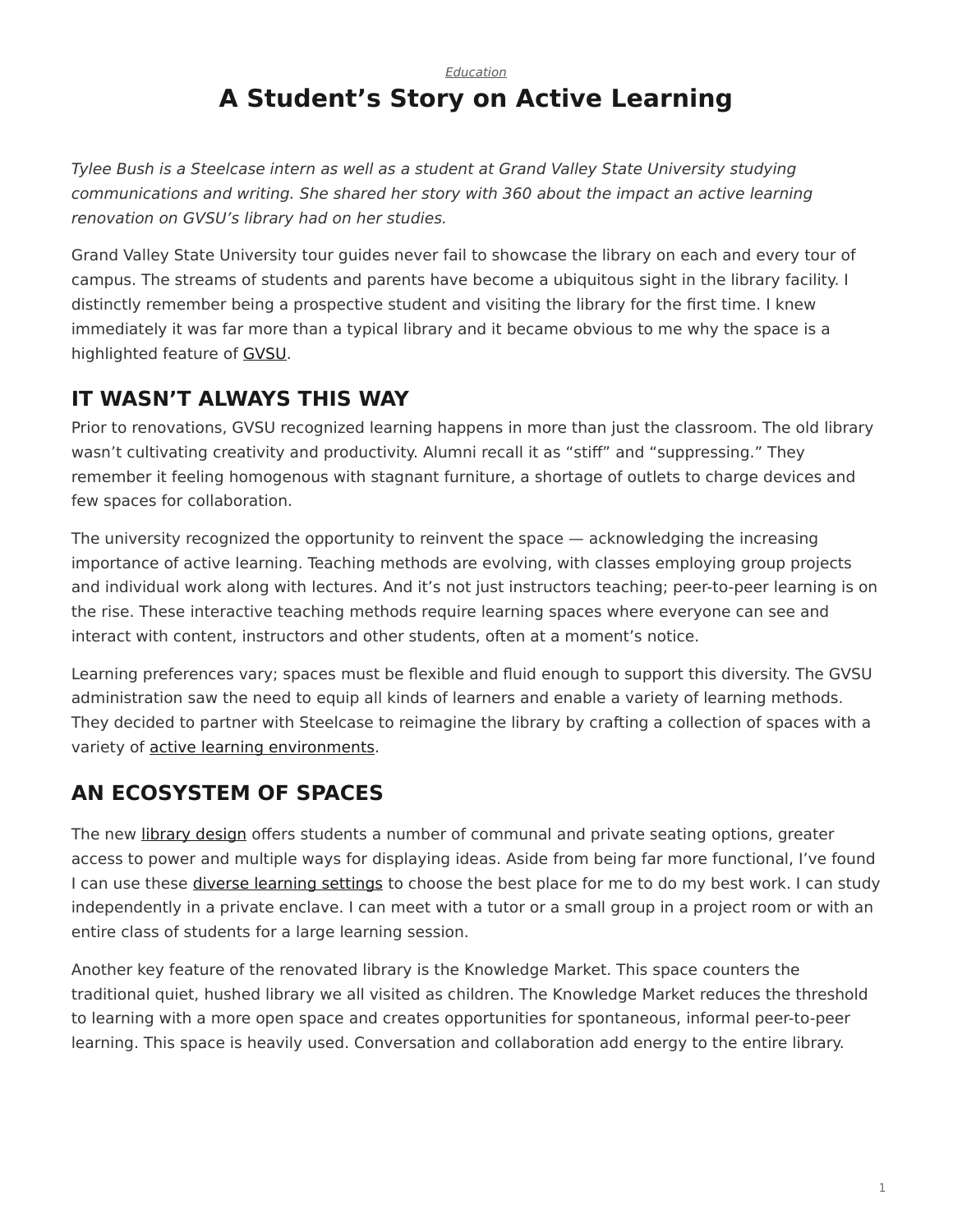Current GVSU students speak about the upgraded library quite differently than their predecessors. Now, students call the library "stimulating," "motivating" and "adept."

## **FROM THE CLASSROOM TO THE LIBRARY**

We students are not the only ones who relish this facility; faculty and professors alike take full advantage of it. Many students and professors share the space as well as an unspoken agreement that the library can be preferred over the classroom.

I have had professors move classes from typical academic buildings to collaborative spaces in the library for more interactive and creative sessions. Educators acknowledge the active learning spaces within the library are far more effective than traditional classrooms with stationary desks, whiteboards that can't be moved, stark walls and a lack of natural lighting.

## **PREPARING FOR THE FUTURE**

Workplaces today and tomorrow need people who can collaborate and offer creative solutions to complex problems. Educators are increasingly looking for ways to equip their students with those skills. The environment can help encourage [active learning behaviors.](https://www.steelcase.com/insights/articles/class-can-i-have-your-attention/)

The active learning spaces in the Grand Valley State University library have helped me discover how to collaborate, research and create. An active learning pedagogy paired with the dynamic environment have prepared me to contribute to my future workplace right away.

#### **[Tylee Bush](https://www.steelcase.com/research/articles/author/tbush1steelcase-com/) Brand Communications Intern**

Tylee Bush is a Brand Communications Intern at Steelcase. She contributes content as well as works on media coverage and brand management. Tylee is also a student at Grand Valley State University pursuing a Bachelors in Communication Studies paired with a minor in Writing. She has published work on various news, business and social platforms.

#### **Featured Products**

**[+About Steelcase](https://www.steelcase.com/discover/steelcase/our-company/)**